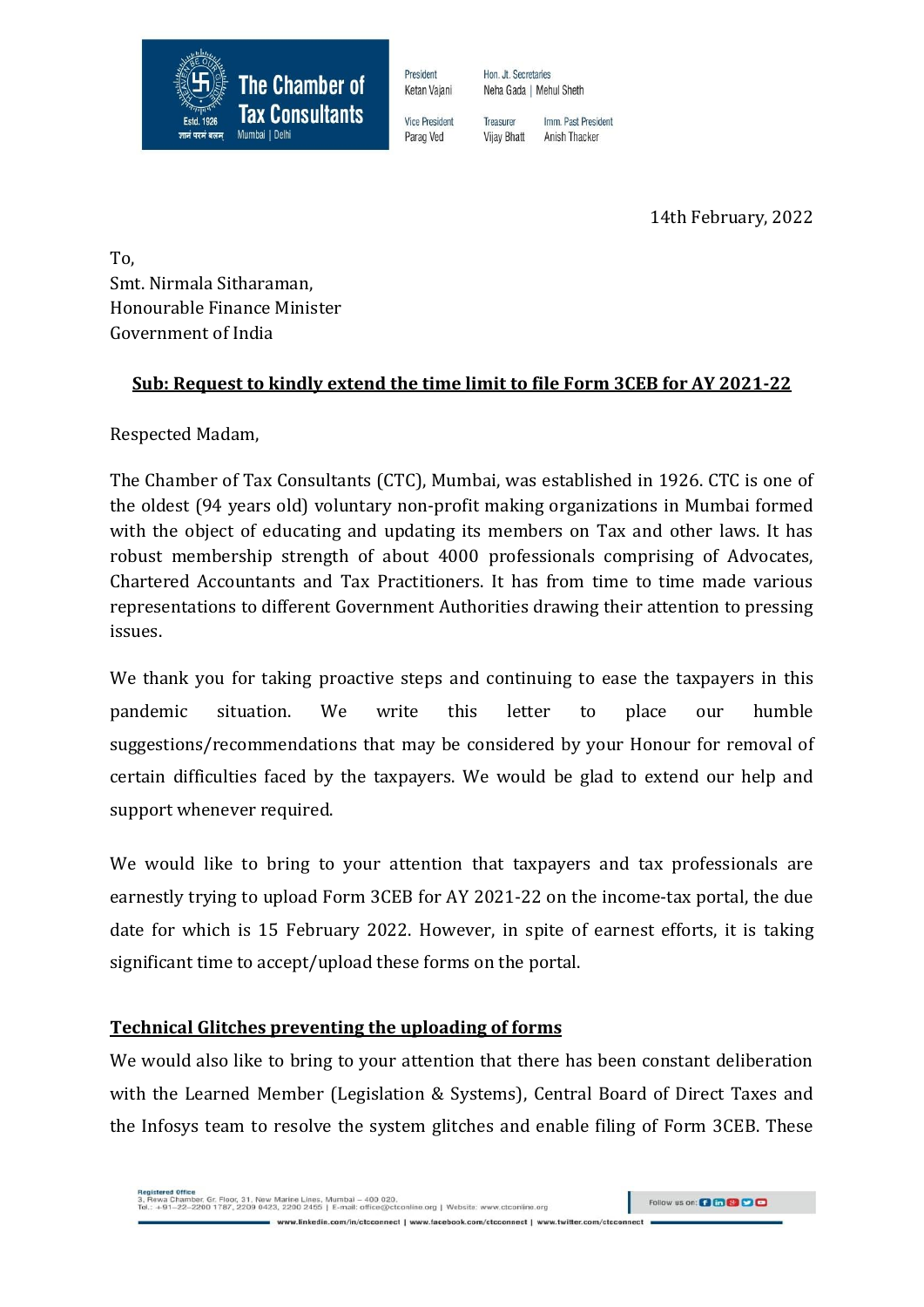

President Ketan Vajani Hon. Jt. Secretaries Neha Gada | Mehul Sheth

**Vice President** Parag Ved

Treasurer Imm. Past President Anish Thacker **Vijay Bhatt** 

efforts helped in resolving a vast of amount glitches that were identified. However, even as of 9 February 2022<sup>1</sup> some glitches, identified so far, are yet to be resolved, failing which taxpayers are not able to upload the Form 3CEB on the portal.

#### **Cumbersome manual process of uploading**

Currently, one can upload the forms by manually typing out every entry on the portal. However, given the bulk of data that needs to be entered into the system, it takes a very long time for completion. Also, we have noticed that the forms are not uploaded on the first attempt on account of system errors. The description of errors is not highlighted/explained thus requiring a trial and error method, which only multiplies the time requirement. There is an extreme paucity of time, as the system has started to function, with minimal errors, only after 9 February 2022. Thus, effectively allowing only a window of six days for uploading forms of all taxpayers. The anxiety of not being able to complete the compliances on time is also affecting the efficiency of the staff of taxpayers and tax professionals. There is a great amount of hardship to taxpayers and tax professionals, which requires urgent redressal.

#### **Offline utility not provided**

 $\overline{\phantom{a}}$ 

We would also like to bring to your attention that even as on date an offline utility has not been provided. This is very critical for ensuring an efficient uploading process. The income-tax department has always provided an offline utility in relation to all online compliances. Even for filing Form 3CEB, the taxpayers and tax professional were eagerly waiting for publication of the offline utility. However, even to date the same has not been provided. As described above, the manual process is extremely labour incentive, is causing great hardship and more likely than not will cause a lot of taxpayers to miss the statutory deadline.

www.linkedin.com/in/ctcconnect | www.facebook.com/ctcconnect | www.twitter.com/ctcconnect

egistered Office<br>, Rewa Chamber, Gr. Floor, 31, New Marine Lines. Mumbai – 400 020.<br>H.: +91–22–2200 1787, 2209 0423, 2200 2455 | E-mail: office@ctconline.org | Website: www.ctconline.org

 $^{\text{1}}$  Summary of technical glitches identified till date and pending as on date annexed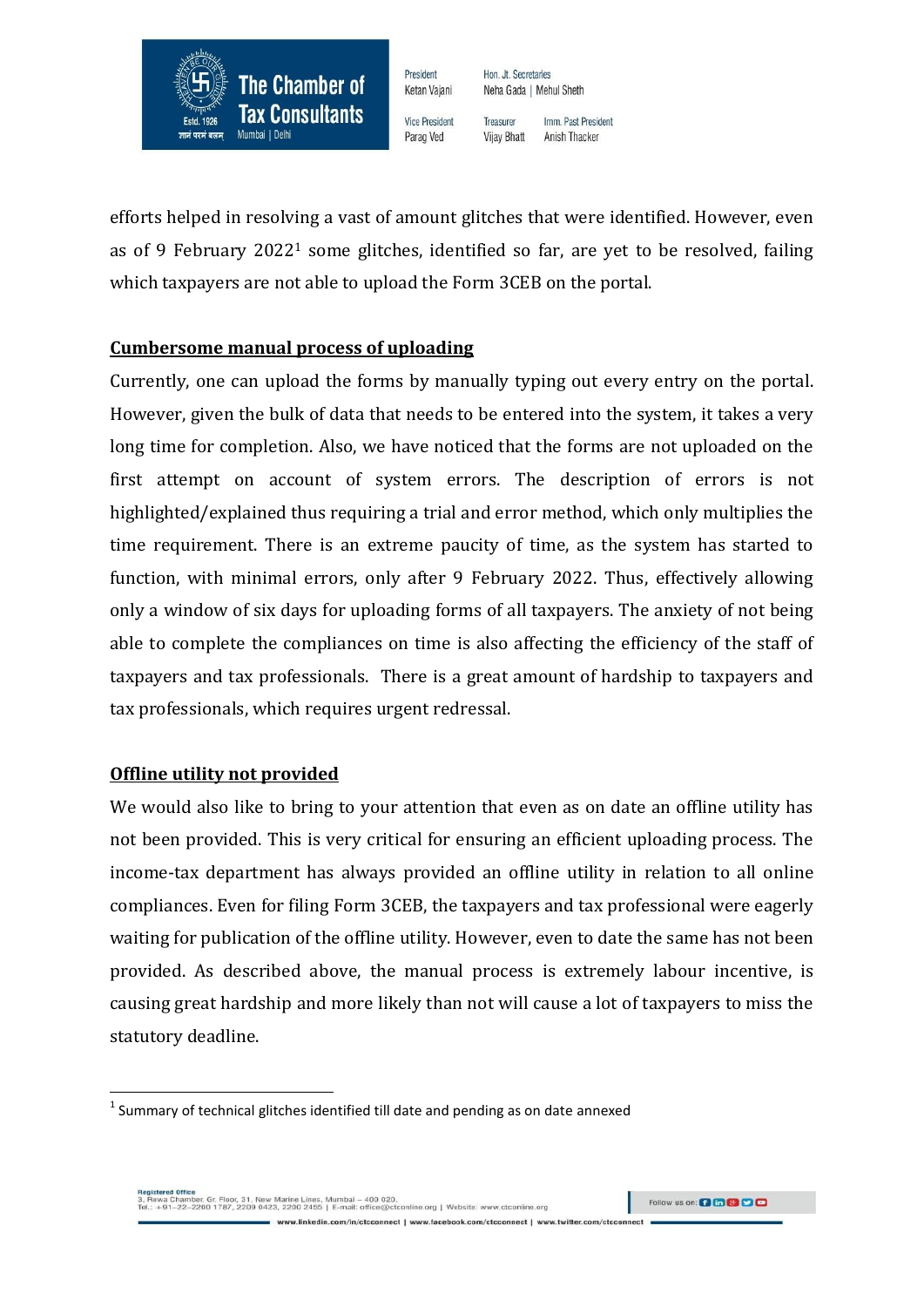

Ketan Vajani **Vice President** 

President

Hon. Jt. Secretaries Neha Gada | Mehul Sheth

Imm. Past President

Anish Thacker

Treasurer Parag Ved **Vijay Bhatt** 

**Urgent need to address our grievances of portal and further extend timelines for filing Form 3CEB**

In view of the above, it is most respectfully submitted that the gliches on the portal are immediately solved and the timelines for on-line filing of Form 3CEB to be further extended to 15/03/2022.

We humbly pray to your Honour's to kindly consider the afore-mentioned suggestions.

Yours Sincerely,

For THE CHAMBER OF TAX CONSULTANTS

 $Sd$ - $Sd$ - $Sd$ - $Sd$ -

| Ketan Vajani | Mahendra Sanghyi               | Apurva Shah |
|--------------|--------------------------------|-------------|
| President    | Chairman                       | Co-Chairman |
|              | Law & Representation Committee |             |

 $CC:$ 

- 1) Mr. Tarun Bajaj Revenue Secretary Finance Ministry Government of India
- 2) Mr. J. B. Mohapatra Honourable Chairman Central Board of Direct Taxes New Delhi

Registered Office<br>3. Rewa Chamber, Gr. Floor, 31, New Marine Lines, Mumbai – 400.020.<br>Tel.: +91–22–2200 1787, 2209 0423, 2200 2455 | E-mail: office@ctconline.org | Website: www.ctconline.org

Follow us on: **0 to 8 0 0** 

www.linkedin.com/in/ctcconnect | www.facebook.com/ctcconnect | www.twitter.com/ctcconnect =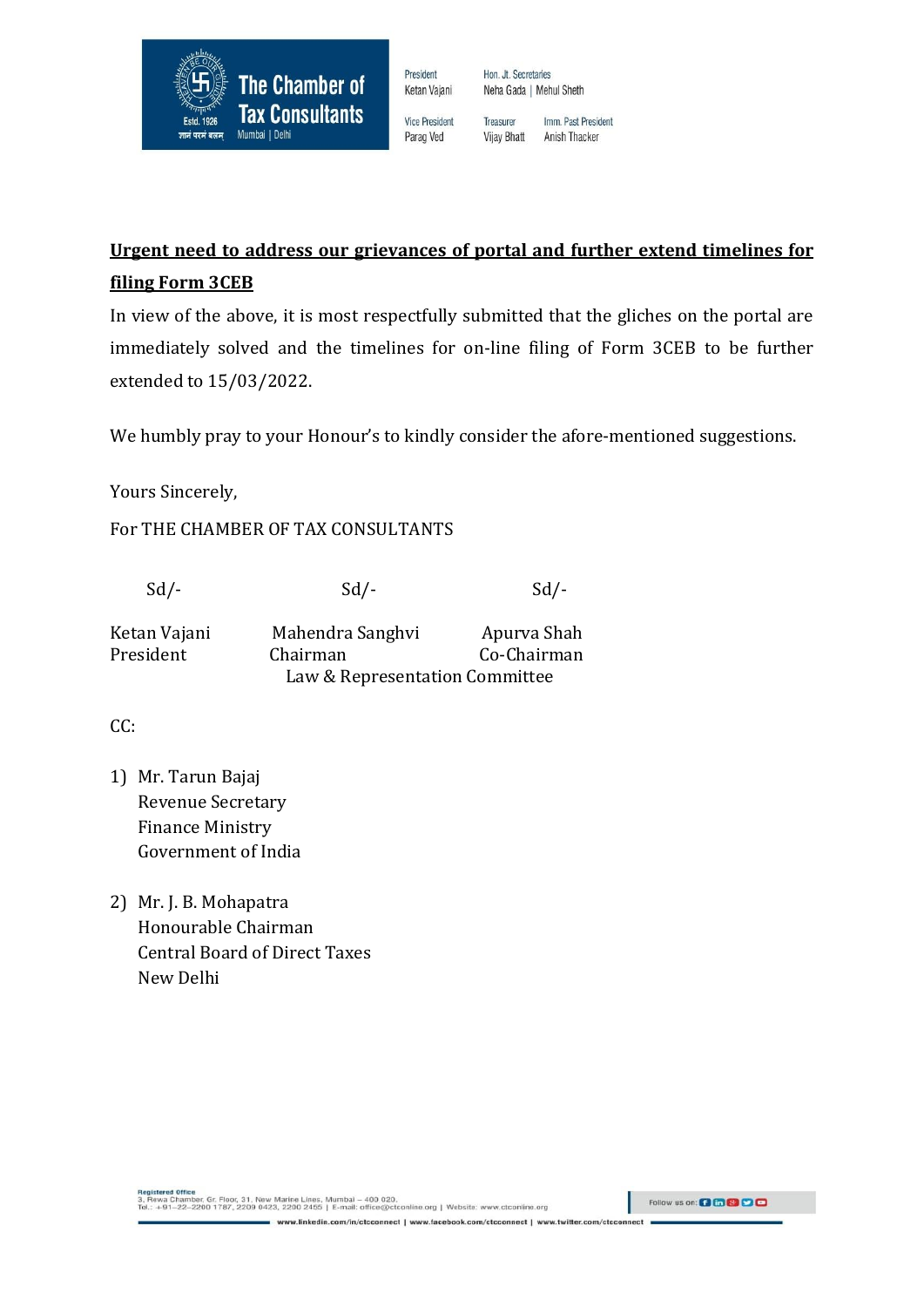# **Issues/ errors in filing Form 3CEB online**

## **Summary of issues**

| Sr<br>No     | <b>Issues</b>                                                                                                                                                                                                                                  | Remarks by Infosys team                                                   |
|--------------|------------------------------------------------------------------------------------------------------------------------------------------------------------------------------------------------------------------------------------------------|---------------------------------------------------------------------------|
| $\mathbf{1}$ | Error in saving CSV file on portal after uploading                                                                                                                                                                                             | Solved                                                                    |
| 2            | Clause 19 of Form 3CEB is not accepting CSV file and the pop-up error mentions that<br>"as per the books of account is required"                                                                                                               | Solved                                                                    |
| 3            | Data captured through CSV file is not visible in preview mode                                                                                                                                                                                  | Functionality is such that csv file name will be<br>visible, not the data |
| 4            | Clause 21 - Drop down options not available while manually entering data                                                                                                                                                                       | Solved                                                                    |
| 5            | Data not getting captured through CSV file in Clause 22A and 22B                                                                                                                                                                               | Solved                                                                    |
| 6            | Option to 'save' and 'proceed to verification' is there even when mandatory all<br>fields are not filled-up, but ultimately error pops up saying 'following issues'<br>wherein there is no listing of issues                                   | It was due to session timer, now resolved                                 |
| 7            | On clicking Preview button, session logged me out automatically.                                                                                                                                                                               |                                                                           |
| 8            | Error in AE relationship while uploading CSV file - "Name, nature of AE relationship<br>and brief description of business is required"                                                                                                         | Resolved                                                                  |
| 9            | Form 3CEB acknowledgement shows verified by Signing CA instead of authorized<br>signatory of assessee                                                                                                                                          | Not an error, the same is intentional data<br>capture by IT portal        |
| 10           | PAN errors such as "Invalid format of PAN", "Please select a valid option", "the<br>PAN field can't be edited", etc.                                                                                                                           | <b>Still being fixed</b>                                                  |
| 11           | Repetition of AE information at every line item and each of the clauses is very time<br>consuming                                                                                                                                              | Suggestion taken but no change expected in this<br>season                 |
| 12           | Download option not available for approved Form No. 3CEB in CA portal                                                                                                                                                                          |                                                                           |
| 13           | Form Filed by CA but not available for approval for the client                                                                                                                                                                                 | To raise grievance along with PAN of assessees                            |
| 14           | Wrong assessment year reflected after filing Form 3CEB - AY 2020-21 reflected<br>instead of AY 2021-22.                                                                                                                                        |                                                                           |
|              | Data related challenges                                                                                                                                                                                                                        | Solved                                                                    |
|              | On uploading of CSV, the data upload is not visible<br>$\bullet$                                                                                                                                                                               |                                                                           |
| 15           | Non-acceptance of CSV files for Clause 19 onwards.<br>$\bullet$                                                                                                                                                                                |                                                                           |
|              | Error in populating data in Clause 19: An error message "Please fix the<br>$\bullet$                                                                                                                                                           |                                                                           |
|              | following" pops up without any listing of the error.                                                                                                                                                                                           |                                                                           |
| 16           | Error in previewing: the error message "unauthorized" is displayed at the time of<br>validating the data and the system auto logs off the user. Data does not get saved                                                                        |                                                                           |
| 17           | Limited time for filling the data - 15 mins. Multiple logins not possible                                                                                                                                                                      | It was due to session timer, now resolved                                 |
|              | Issues faced by client                                                                                                                                                                                                                         |                                                                           |
| 18           | In certain instances, on adding the CA, the client's name is not reflecting<br>$\bullet$<br>in the CA login.<br>Form Filed by CA but does not reflect in the worklist tab of the Client and<br>$\bullet$<br>hence client is unable to approve. | To raise grievance along with PAN of assessees                            |
|              | After uploading and accepting Form 3CEB, entire Form with details of transactions                                                                                                                                                              |                                                                           |
| 19           | is not available                                                                                                                                                                                                                               |                                                                           |
| 20           | CSV format is not accepting "0" value transaction                                                                                                                                                                                              |                                                                           |